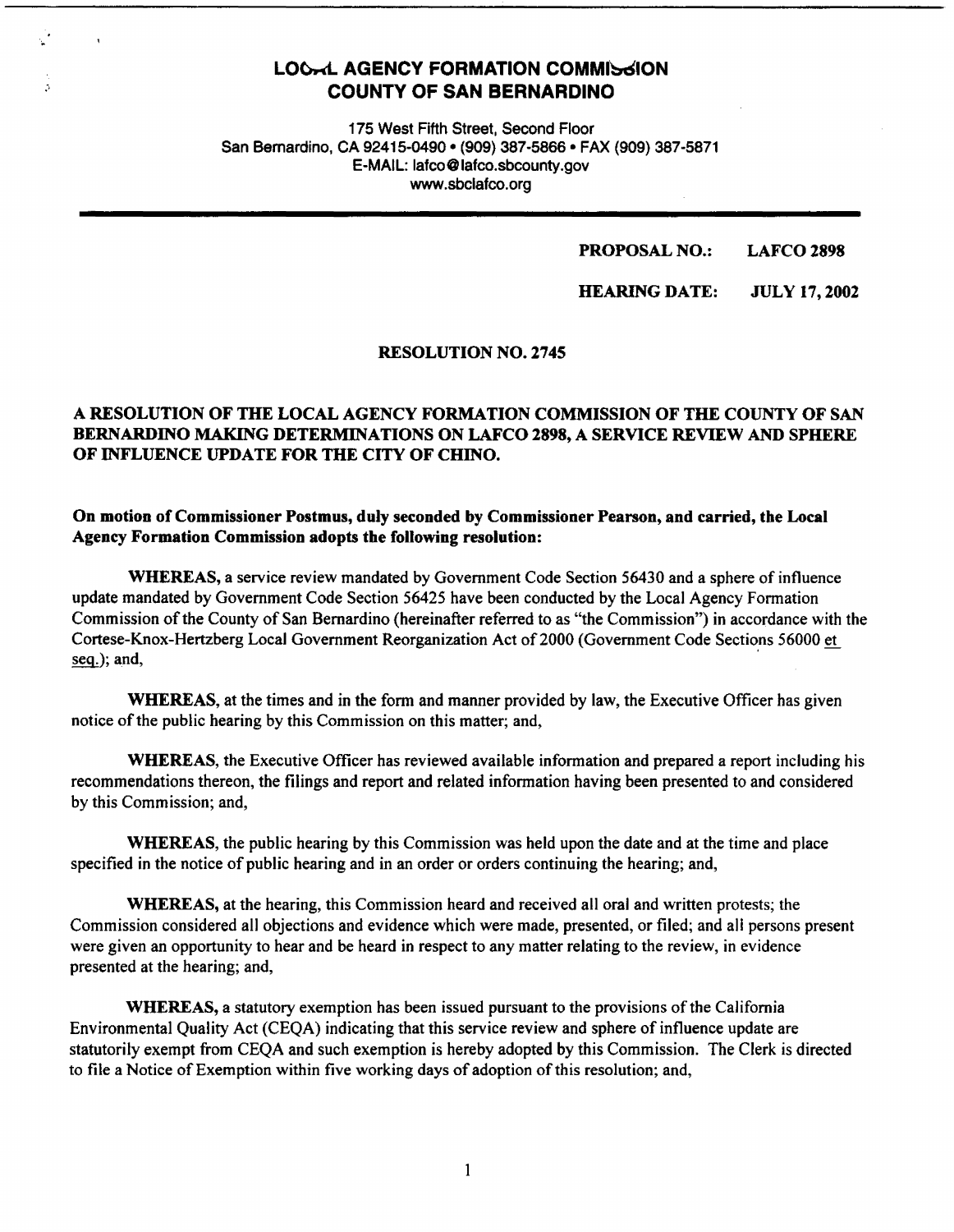# **RESOLUTION NO. 2745** -

**WHEREAS,** based on presently existing evidence, facts, and circumstances filed with the Local Agency Formation Commission and considered by this Commission, it is determined that the sphere of influence for the City of Chino (City) should be affirmed as it currently exists, as more specifically described in maps and legal descriptions on file in the LAFCO staff office; and,

**WHEREAS,** the following findings are made in conformance with Government Code Section 56430 and local Commission policy:

1. **Infrastructure Needs and Deficiencies.** The infrastructure needs and deficiencies have been addressed in the adopted 1993 Master Plan of Drainage, the l 992 Master Plan of Water, and in the 1993 Master Plan of Sewer. Copies of these plans are on file in the City offices.

2. **Growth and Population.** The City provides most municipal services to an estimated population of 66,700. Fire protection is provided by the Chino Valley Independent Fire District, and portions of the northwestern city sphere of influence receive retail water service from the Monte Vista Water District.

3. **Financing Opportunities and Constraints.** The City receives a share of the general levy of property tax revenue, but the bulk of its revenue is derived from fees for service, sales and use revenue, and other revenues. No relevant issues concerning financing opportunities and constraints were identified by the City of Chino.

4. **Cost Avoidance Opportunities.** The City of Chino is already participating in cost avoidance programs through joint agency practices, grant programs, and sharing public facilities. No specific cost avoidance opportunities were presented by the City.\_

5. **Rate Restructuring.** The City of Chino regularly evaluates its cost of services in order to stay in conformance with state requirements and the competitive market place. No relevant issues related to this factor were identified by the City of Chino.

6. **Opportunities for Shared Facilities.** No relevant issues related to this factor were identified by the City of Chino.

7. **Government Structure Options.** The City has indicated that it has planned to extend the full range of its urban services into its sphere of influence area, and that it is actively working on various annexation plans, specifically in the southern sphere of influence area and in an unincorporated island in the central Chino area.

**8. Management Efficiencies.** No relevant issues related to this factor were identified by the City of Chino.

9. **Local Accountability and Governance.** The City is governed by a five-member Council elected at large. The City maintains a web site, and conforms with provisions of the Brown Act requiring open meetings. No other relevant issues concerning this factor have been identified.

**WHEREAS,** the following findings are made in conformance with Government Code Section 56425 and local Commission policy: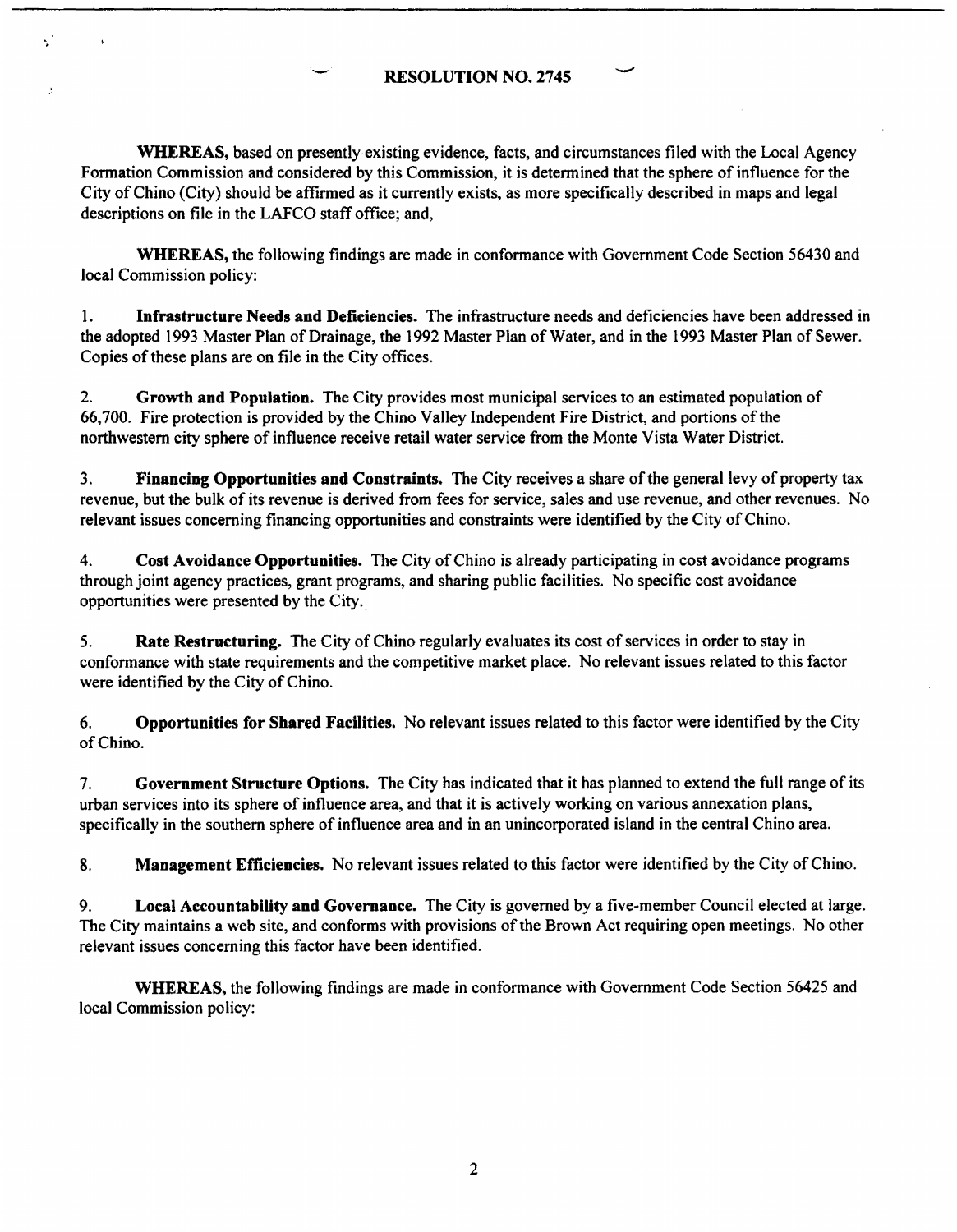**RESOLUTION NO. 2745** 

# 1. **PRESENT AND PLANNED LAND USES**

The full range of urban, suburban, and rural land uses are included within the boundaries and current sphere of influence of the City of Chino. This sphere of influence update and service review have no potential whatsoever to change present or planned land uses within the City sphere, since no changes to the sphere of influence are contemplated.

### 2. **PRESENT AND PROBABLE NEED FOR PUBLIC FACILITIES AND SERVICES** IN **THE AREA**

No changes to the City sphere of influence are proposed or contemplated through this review. The City has adopted a master plan for service which addresses this issue, and is on file in the City offices.

# 3. **PRESENT CAPACITY OF PUBLIC FACILITIES AND ADEQUACY OF PUBLIC SERVICES PROVIDED**

No changes to the City sphere of influence are proposed or contemplated through this review. The City has adopted a master plan for service which addresses this issue, and is on file in the City offices.

#### 4. **COMMUNITIES OF INTEREST** IN **THE AREA**

No changes to the City sphere of influence are proposed or contemplated through this review. The Commission therefore determines that this factor of determination is not relevant to this review, as permitted by Government Code Section 56425.

### 5. **OTHER FINDINGS**

- A. Notice of this hearing has been published as required by law in The Sun and the Inland Valley Daily Bulletin, newspapers of general circulation in the area. As required by state law, individual notification was provided to affected and interested local agencies, County departments, and those individuals wishing mailed notice.
- 8. Comments from landowners and any affected local agency have been reviewed and considered by the Commission in making its determination.

**WHEREAS,** having reviewed and considered the findings as outlined above, the Commission affirms and upholds the sphere of influence for the City of Chino as it currently exists, and is depicted on maps and legal descriptions on file in the office of the San Bernardino Local Agency Formation Commission.

**NOW, THEREFORE, BE IT RESOLVED** by the Local Agency Formation Commission of the County of San Bernardino, State of California, that this Commission shall consider the territory, described on maps and legal descriptions on file in the LAFCO office, as being within the sphere of influence of the City of Chino, it being fully understood that establishment of such a sphere of influence is a policy declaration of this Commission based on existing facts and circumstances which, although not readily changed, may be subject to review and change in the event a future significant change of circumstances so warrants.